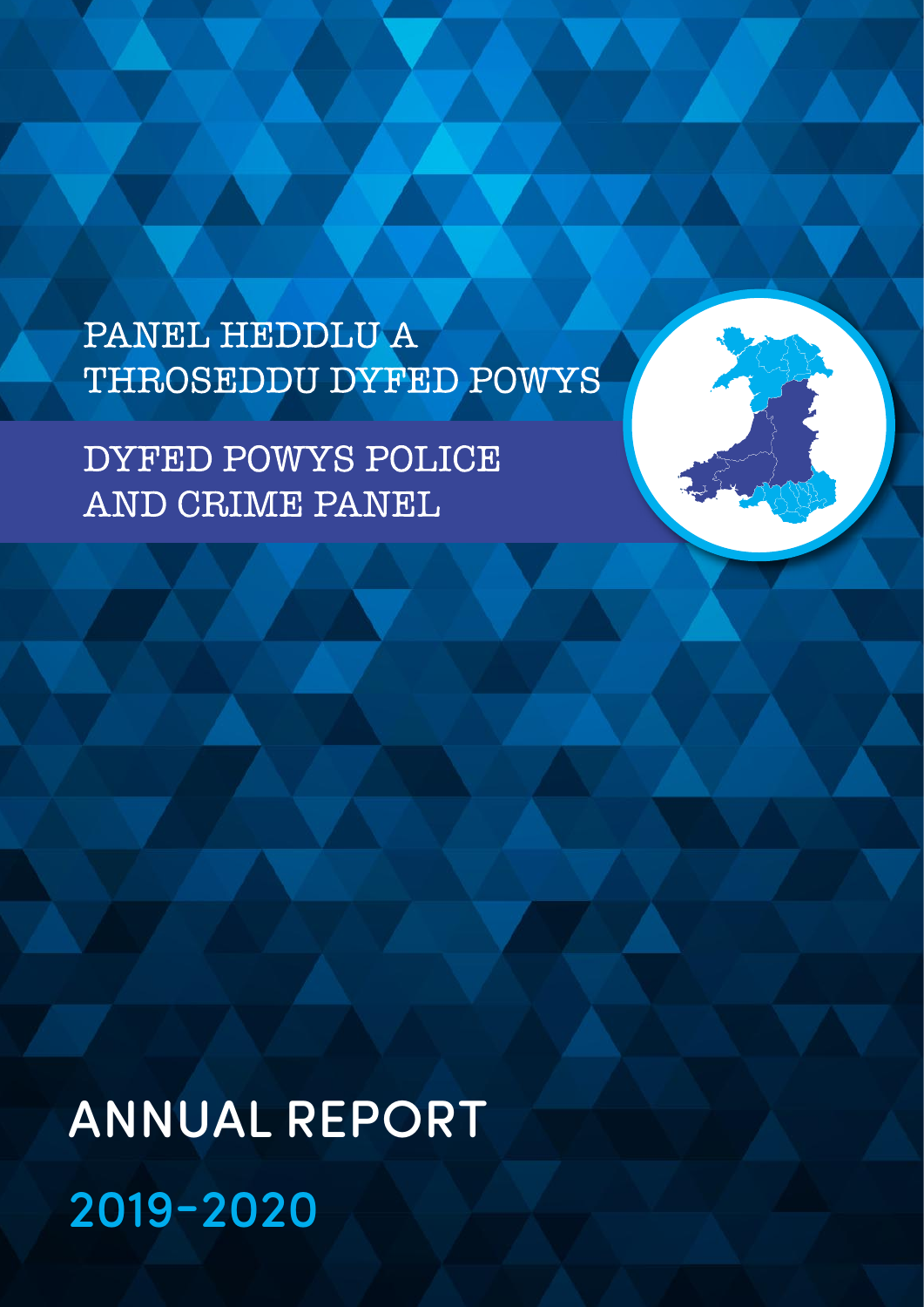# contents

| chairman's foreword                 |                |
|-------------------------------------|----------------|
| panel membership                    | 1              |
| our role                            | $\overline{2}$ |
| review of the Year                  | 3              |
| complaints against the commissioner | 4              |
| panel priorities for 2019-2020      | 5              |
| our priorities for 2020-2021        | $\overline{7}$ |
| conclusion                          | 9              |
| appendix 1                          | 10             |

DYFED POWYS POLICE AND CRIME PANEL - ANNUAL REPORT 2019-2020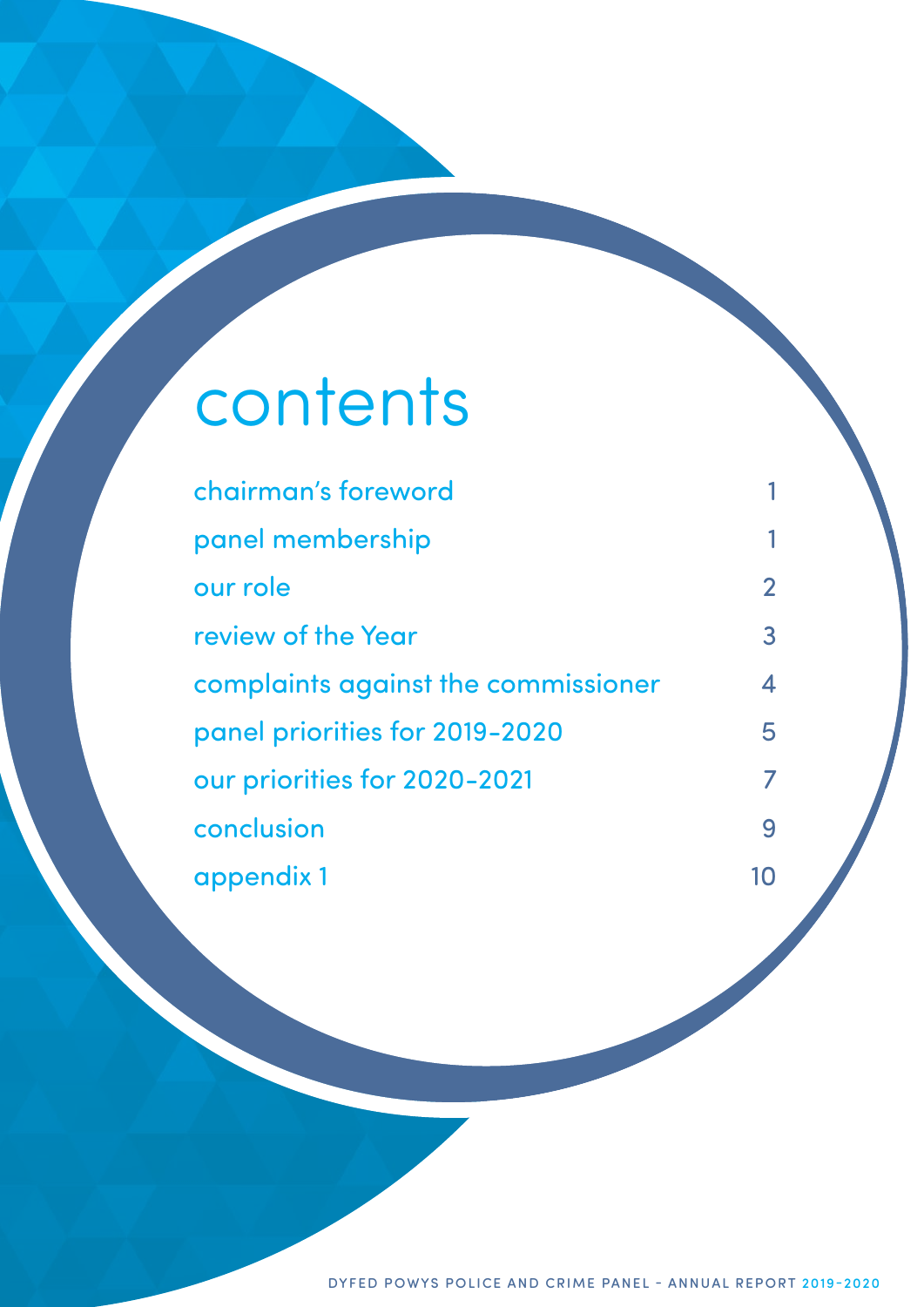### chairman's foreword

I am delighted to be able to introduce the third Annual Report of the Dyfed-Powys Police and Crime Panel.

2019-2020 has again been a busy year for the Panel. My colleagues and I have continued to hold the Police and Crime Commissioner for Dyfed-Powys to account for the performance of his statutory functions and support him to deliver to the public an efficient and effective service. Again, the Panel has looked not just at policing in Dyfed-Powys, but also the wider remit of the Commissioner in relation to commissioned services such as victim support.

We have again looked at examples of best practice elsewhere through our networking with other panels across England and Wales and brought these to the attention of the Commissioner where appropriate.

We have continued to promote public engagement with the work of the Panel. Members of the public are always welcome to attend our meetings, which can also be viewed online via webcasting facilities at our meeting venues.

The end of the year has coincided with the Coronavirus pandemic which continues to have unprecedented impact upon all our lives. Although the national focus is rightly upon the NHS at this difficult time the role of the Police and other frontline services should not be forgotten. My colleagues and I would therefore like to pay tribute to all key workers, whatever their role, who have striven to maintain those essential services upon which we all rely.

As a result of the pandemic we have adjusted our priorities for 2020-2021 to reflect the postponement of the Police and Crime Commissioner elections (and the consequent publication of a new Police and Crime Plan). Although the Panel has not met since the outbreak of the pandemic, members have kept in touch with the Police and Crime Commissioner and his office. We are also working with our host authority to establish remote meetings of the Panel which the Public will be able to view.

Cllr. Alun Lloyd-Jones (Panel Chairman)

### <span id="page-2-1"></span><span id="page-2-0"></span>changes to panel membership

There has been one change to the membership of the Panel during the year, when Councillor Jim Jones from Carmarthenshire was replaced by his fellow Carmarthenshire Councillor Emlyn Schiavone.

On behalf of my fellow Panel members I would like to thank Councillor Jones for his valuable contribution to the work of the Panel since he was appointed.

The terms of office of the Panel's two independent/ co-opted members were due to expire in October 2020. However due to the Coronavirus pandemic the Police and Crime Commissioner elections scheduled for May 2020 have been delayed until May 2021. This means the terms of office of the Panel's Independent/Co-opted members have automatically been extended to October 2021 as a result.

The Coronavirus pandemic has sadly had a direct impact upon one of our members, Councillor William Powell who has spent a considerable amount of time in hospital after contracting the virus. Thankfully however he appears to be on the path to recovery and I and the rest of my colleagues wish him a speedy return to the best of health. We all look forward to working with him again as soon as he is well enough.

> Further information regarding the Panel Members can be found at Appendix 1.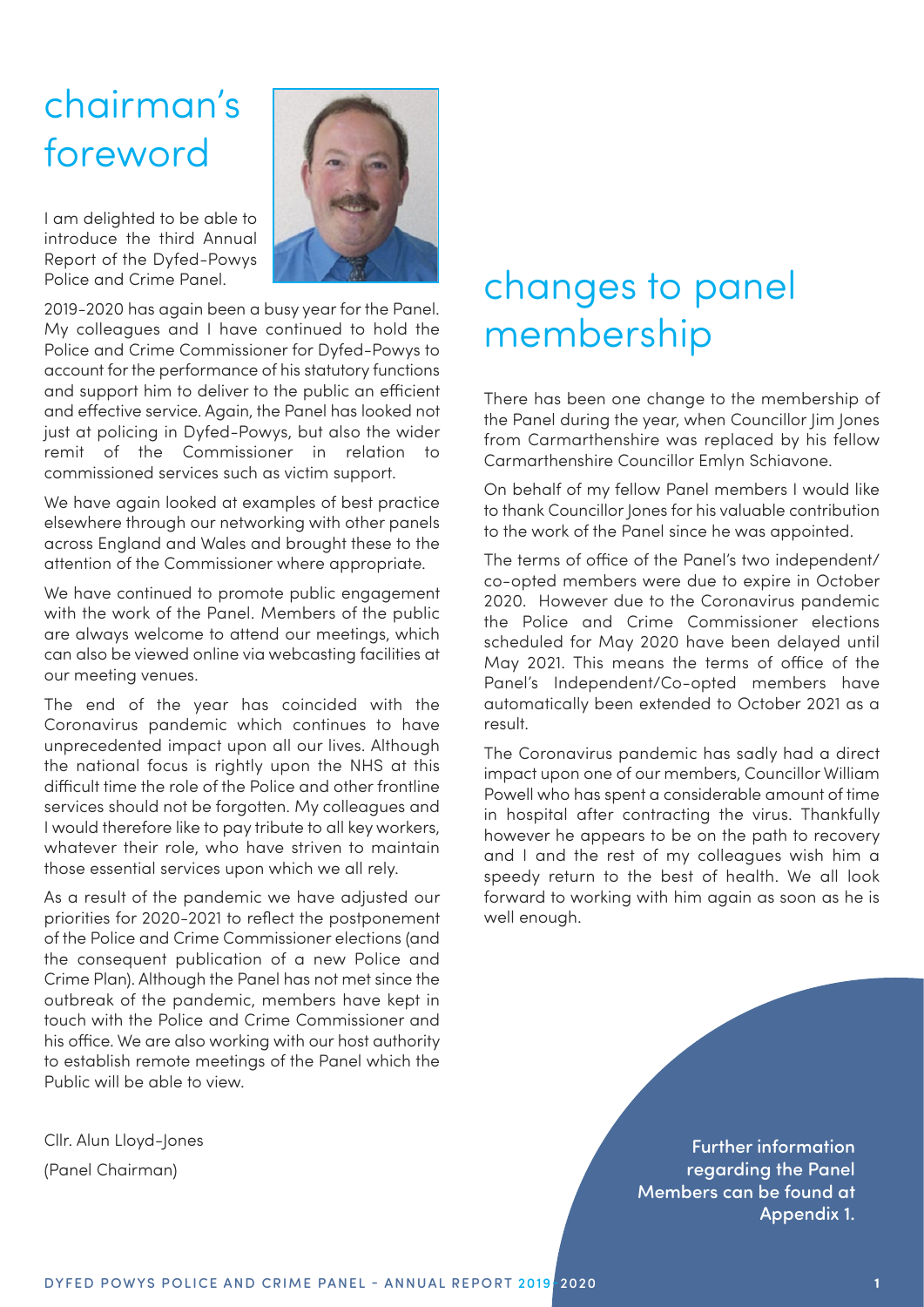<span id="page-3-0"></span>

### our role

#### The functions of the Police and Crime Panel are to;

- 1. Review the Police and Crime Commissioner's police and crime plan.
- 2. Review the Police and Crime Commissioner's annual draft budget, with the power to veto the level of precept.
- 3. Deal with certain complaints against the Police and Crime Commissioner or his deputy.
- 4. Scrutinise decisions and actions taken by the Police and Crime Commissioner.
- 5. Review the appointment or removal of the Chief Constable and the appointment of certain senior staff in the Police and Crime Commissioners office, namely any Deputy Police and Crime Commissioner, and the Commissioner's Chief of Staff and Chief Financial Officer.
- 6. Support the Commissioner in the performance of his statutory functions.
- 7. Make reports or recommendations to the Commissioner.
- 8. Review the Commissioner's conduct.

#### The statutory functions of the Police and Crime Commissioner are;

- 1. Setting the priorities for Dyfed-Powys Police;
- 2. Publishing a Police and Crime Plan;
- 3. Engaging with Communities and representing the public's voice on policing matters;
- 4. Working closely with community safety and criminal justice partners;
- 5. Supporting victims and bringing people to justice;
- 6. Commissioning services to make communities safer and to support the vulnerable;
- 7. Appointing and, if necessary, dismissing the Chief Constable;
- 8. Dealing with complaints and disciplinary matters against the Chief Constable;
- 9. Holding the Chief Constable to account; and
- 10. Setting the annual Police budget and precept level;

Neither the Panel, nor the Police and Crime Commissioner has any role in the management of operational policing by Dyfed-Powys Police. Operational Policing is the responsibility of the Chief Constable.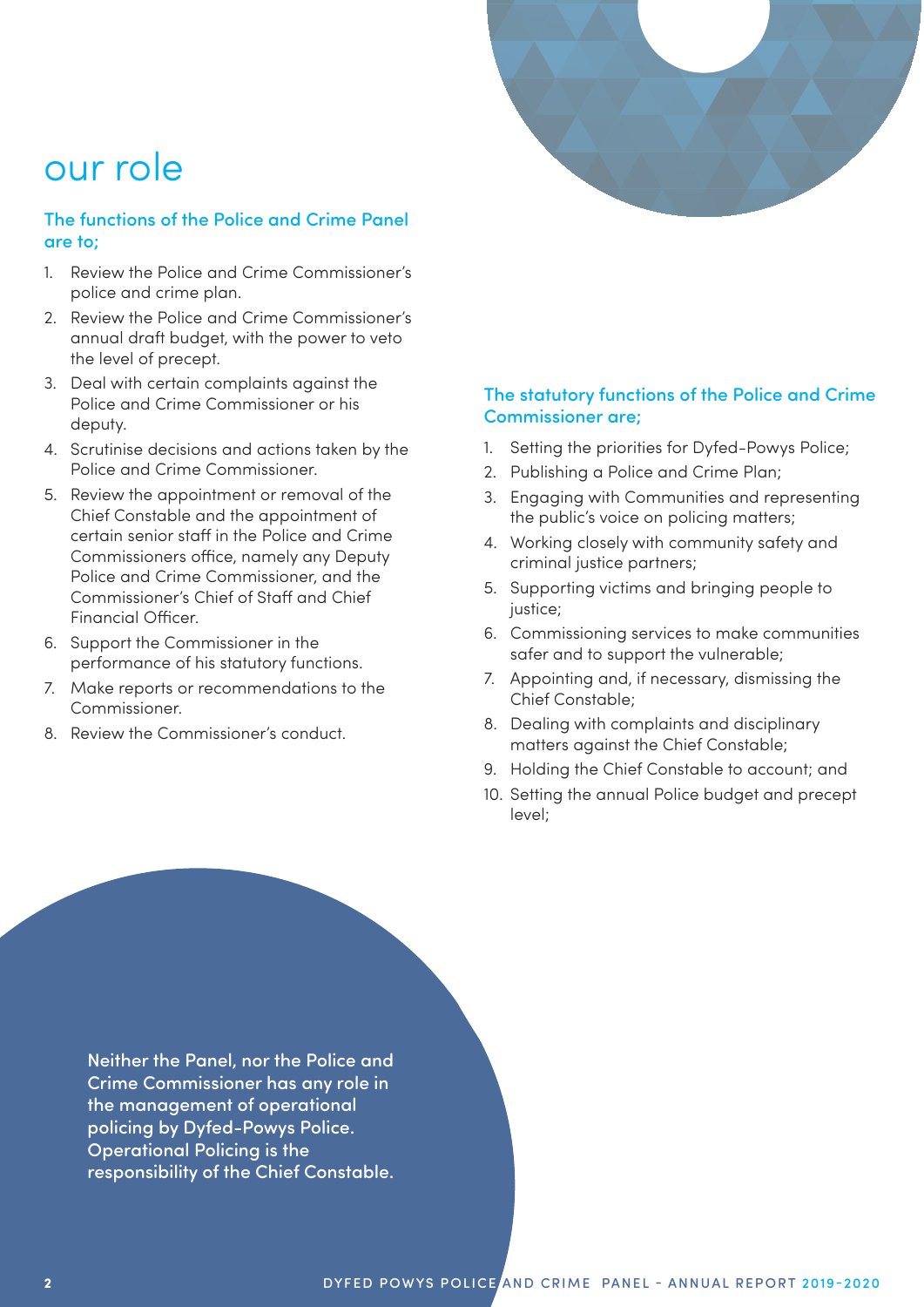### <span id="page-4-0"></span>review of the year

The Panel held 6 formal meetings during the year. More information can be found on the Panel's website www.dppoliceandcrimepanel.wales by clicking on the 'meetings' tab, the 'please select' button and then selecting the year of the meeting that you wish to look for.

### meeting summary

#### 26th April 2019

This meeting focussed on drug related crime and fraud and cybercrime. The link to the minutes and agenda of this meeting is below.

[http://www.dppoliceandcrimepanel.wales/media/5980/dyfed-powys-police-and](http://www.dppoliceandcrimepanel.wales/media/5980/dyfed-powys-police-and-crime-panel-minutes-26-04-19.pdf)[crime-panel-minutes-26-04-19.pdf](http://www.dppoliceandcrimepanel.wales/media/5980/dyfed-powys-police-and-crime-panel-minutes-26-04-19.pdf)

#### 3rd July 2019

This meeting focussed Mental Health and policing and the most recent HMICFRS report into Dyfed-Powys Police. A link to the minutes and agenda for this meeting is below.

[http://www.dppoliceandcrimepanel.wales/media/5993/dyfed-powys-police-and](http://www.dppoliceandcrimepanel.wales/media/5993/dyfed-powys-police-and-crime-panel-minutes-03-07-19.pdf)[crime-panel-minutes-03-07-19.pdf](http://www.dppoliceandcrimepanel.wales/media/5993/dyfed-powys-police-and-crime-panel-minutes-03-07-19.pdf)

#### 25th October 2019

This meeting focussed on Domestic and Sexual violence and Anti-Social Behaviour, including evidence from the West Wales Anti-Racism network. A link to the minutes and agenda for this meeting is below.

[http://www.dppoliceandcrimepanel.wales/media/5995/dyfed-powys-police-and](http://www.dppoliceandcrimepanel.wales/media/5995/dyfed-powys-police-and-crime-panel-minutes-25-10-19.pdf)[crime-panel-minutes-25-10-19.pdf](http://www.dppoliceandcrimepanel.wales/media/5995/dyfed-powys-police-and-crime-panel-minutes-25-10-19.pdf)

#### 6th November 2019

This meeting focussed on Complaints and Mental Health and Policing. A link to the minutes and agenda for this meeting is below.

[http://www.dppoliceandcrimepanel.wales/media/5997/dyfed-powys-police-and](http://www.dppoliceandcrimepanel.wales/media/5997/dyfed-powys-police-and-crime-panel-minutes-06-11-19.pdf)[crime-panel-minutes-06-11-19.pdf](http://www.dppoliceandcrimepanel.wales/media/5997/dyfed-powys-police-and-crime-panel-minutes-06-11-19.pdf)

#### 7th February 2020

This meeting focussed on Anti-Social Behaviour and Rural and Wildlife Crime. A link to the minutes and agenda for this meeting is below.

<http://www.dppoliceandcrimepanel.wales/home/meetings/2020/february-21-2020/>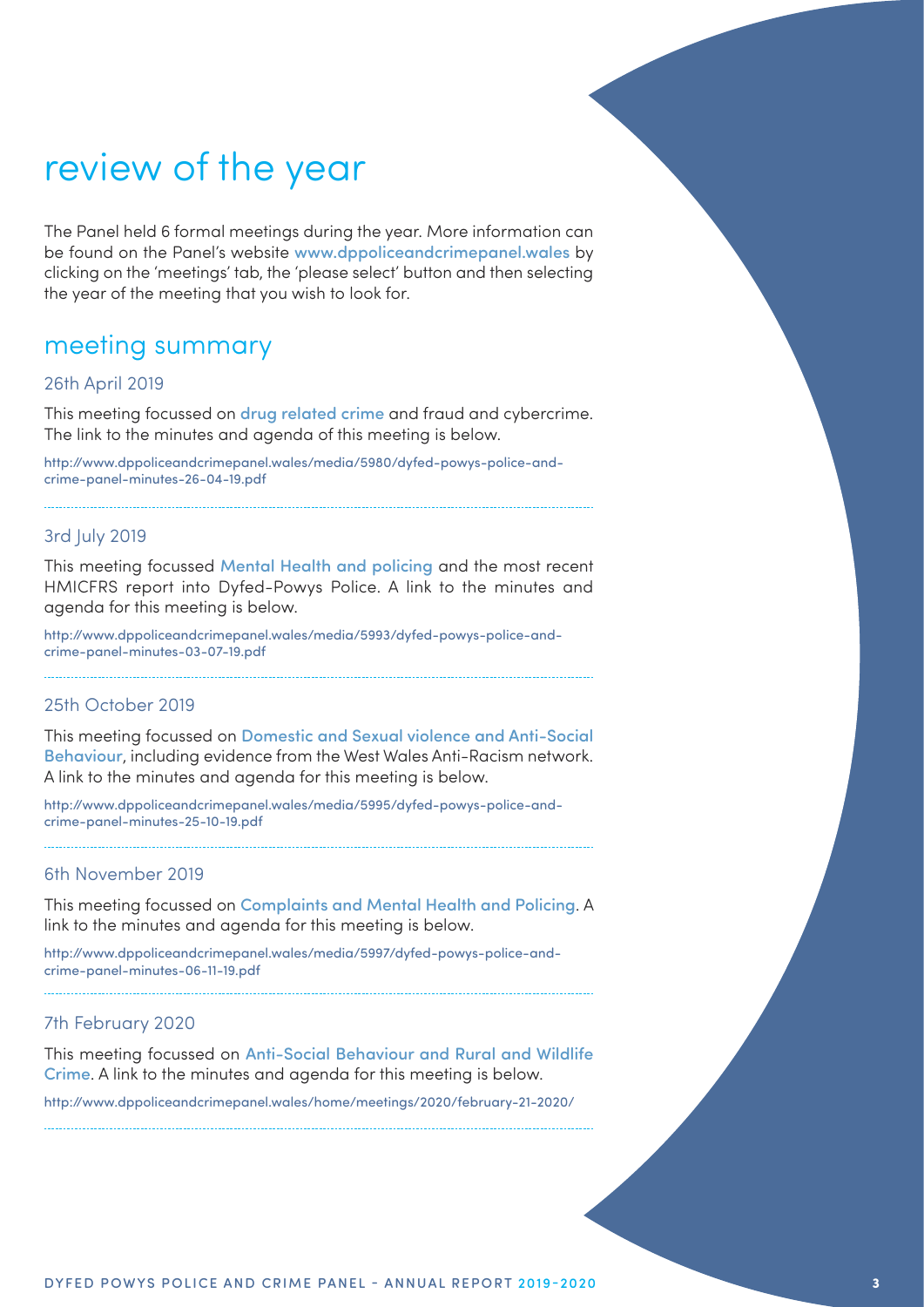### <span id="page-5-0"></span>complaints against the Police and Crime Commissioner

The Police and Crime Panel must record any complaint against the Commissioner that it receives. However, the Panel has only very limited powers to deal with these complaints and cannot 'investigate' any complaint that has been made. The Panel is obliged to refer any serious complaint (i.e. a complaint of criminal misconduct) to the Independent Office for Police Conduct (IOPC) and has no power to compel the Commissioner to take any remedial action in respect of a complaint.

During the year the Panel recorded 3 complaints against the Police and Crime Commissioner from members of the public. All these complaints were concluded during the year and all resulted in no further action being taken. One complaint that had been carried over from 2018-2019 was also concluded. Again, this resulted in no further action being taken.

During the year the Panel adopted a revised protocol for dealing with such complaints, which aims to more properly reflect the limited role and powers that the Panel has. Details of this protocol can be found on the Panel website.

<www.dppoliceandcrimepanel.wales>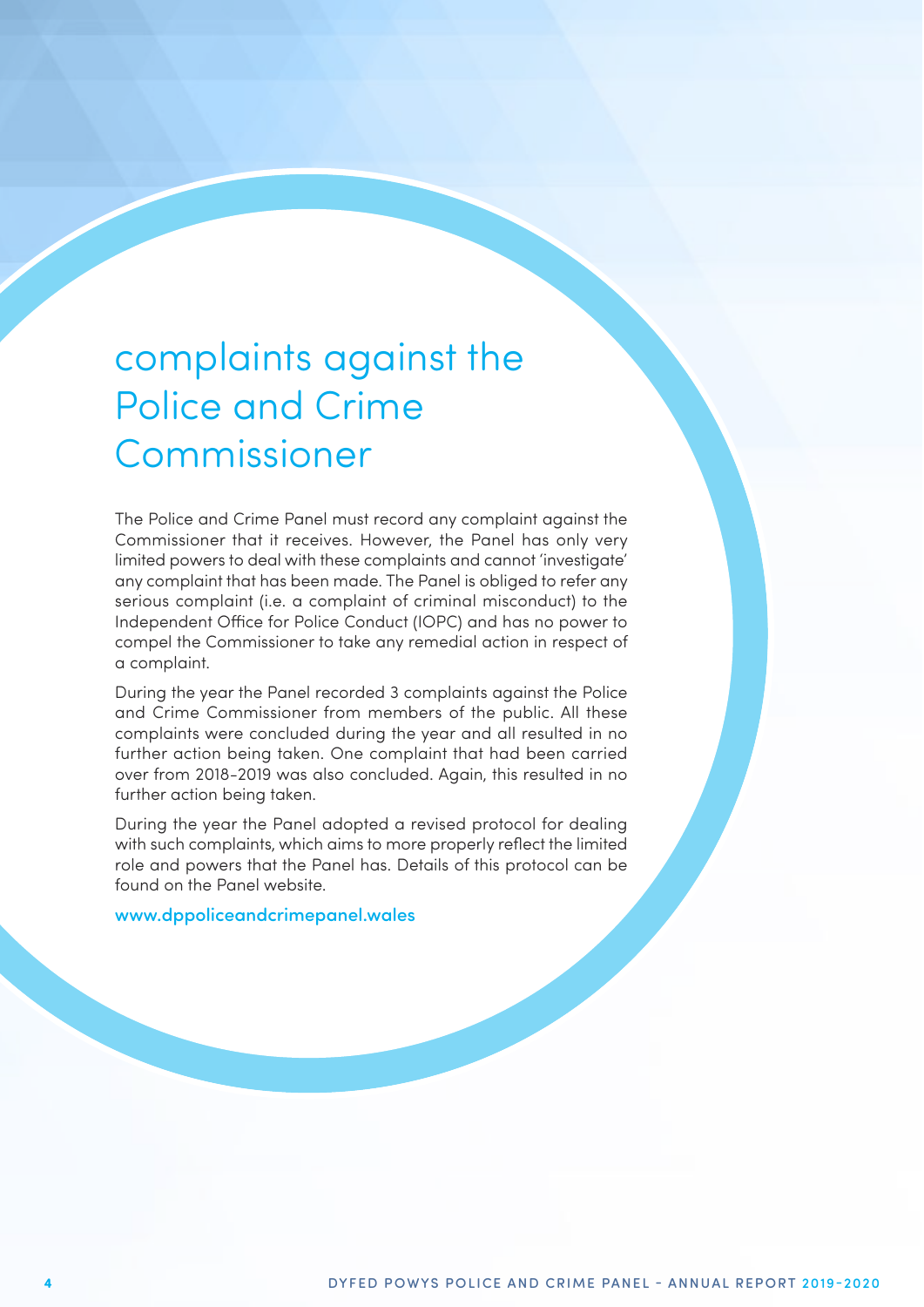## <span id="page-6-0"></span>panel priorities for 2019-2020

In its annual report for 2018-2019 the Panel identified 3 priorities for the following year, each of which related to a statutory function of the Panel.

### The priorities and outcomes achieved are set out below:

| <b>Priority 1</b>                                                                                                             | <b>What we did</b>                                                                                                                                                                                                                                                                                                                                                                                                                                                                                                                          | <b>Our Objective</b>                                                                                                                                                                                     | <b>The Outcome</b>                                                                                                                                                                                                                                                                                                                                                                                                                                                                                                                                                                            |
|-------------------------------------------------------------------------------------------------------------------------------|---------------------------------------------------------------------------------------------------------------------------------------------------------------------------------------------------------------------------------------------------------------------------------------------------------------------------------------------------------------------------------------------------------------------------------------------------------------------------------------------------------------------------------------------|----------------------------------------------------------------------------------------------------------------------------------------------------------------------------------------------------------|-----------------------------------------------------------------------------------------------------------------------------------------------------------------------------------------------------------------------------------------------------------------------------------------------------------------------------------------------------------------------------------------------------------------------------------------------------------------------------------------------------------------------------------------------------------------------------------------------|
| <b>Scrutiny of the</b><br>proposed<br>police precept<br>(Cllr. Keith Evans<br>led on this issue<br>on behalf of the<br>Panel) | Reviewed the end of year<br>accounts for 2018-2019<br>Publicly questioned the<br>Commissioner about those<br>accounts.<br>Received a briefing from the<br>Police and Crime<br>Commissioner and the Chief<br>Financial Officer regarding<br>the financial status of Dyfed-<br>Powys Police and the<br>demands upon it.<br>Received information on the<br>non-police services procured<br>by the Commissioner.<br>Held a hearing to consider<br>the proposed precept and<br>made a recommendation to<br>the Police and Crime<br>Commissioner. | To ensure Police<br>and Crime<br>Commissioner's<br>finances are<br>being properly<br>managed and<br>that the people of<br>Dyfed-Powys are<br>receiving value<br>for money from<br>the Police<br>Precept. | The Commissioner proposed an<br>increase of 4.83% in the precept to<br>address financial demands upon his<br>budget.<br>The Panel also noted that the<br>performance of Dyfed-Powys police<br>was generally good, that non-police<br>services procured by the<br>Commissioner appeared to be<br>performing well and that the cost to<br>council taxpayers of the service that<br>they received was lower than<br>elsewhere in Wales.<br>The Panel therefore recommended<br>that the Commissioner formally<br>adopt his proposed precept.<br>The Commissioner accepted that<br>recommendation. |
|                                                                                                                               |                                                                                                                                                                                                                                                                                                                                                                                                                                                                                                                                             |                                                                                                                                                                                                          |                                                                                                                                                                                                                                                                                                                                                                                                                                                                                                                                                                                               |
| <b>Priority 2</b>                                                                                                             | <b>What we did</b>                                                                                                                                                                                                                                                                                                                                                                                                                                                                                                                          | <b>Our Objective</b>                                                                                                                                                                                     | <b>The Outcome</b>                                                                                                                                                                                                                                                                                                                                                                                                                                                                                                                                                                            |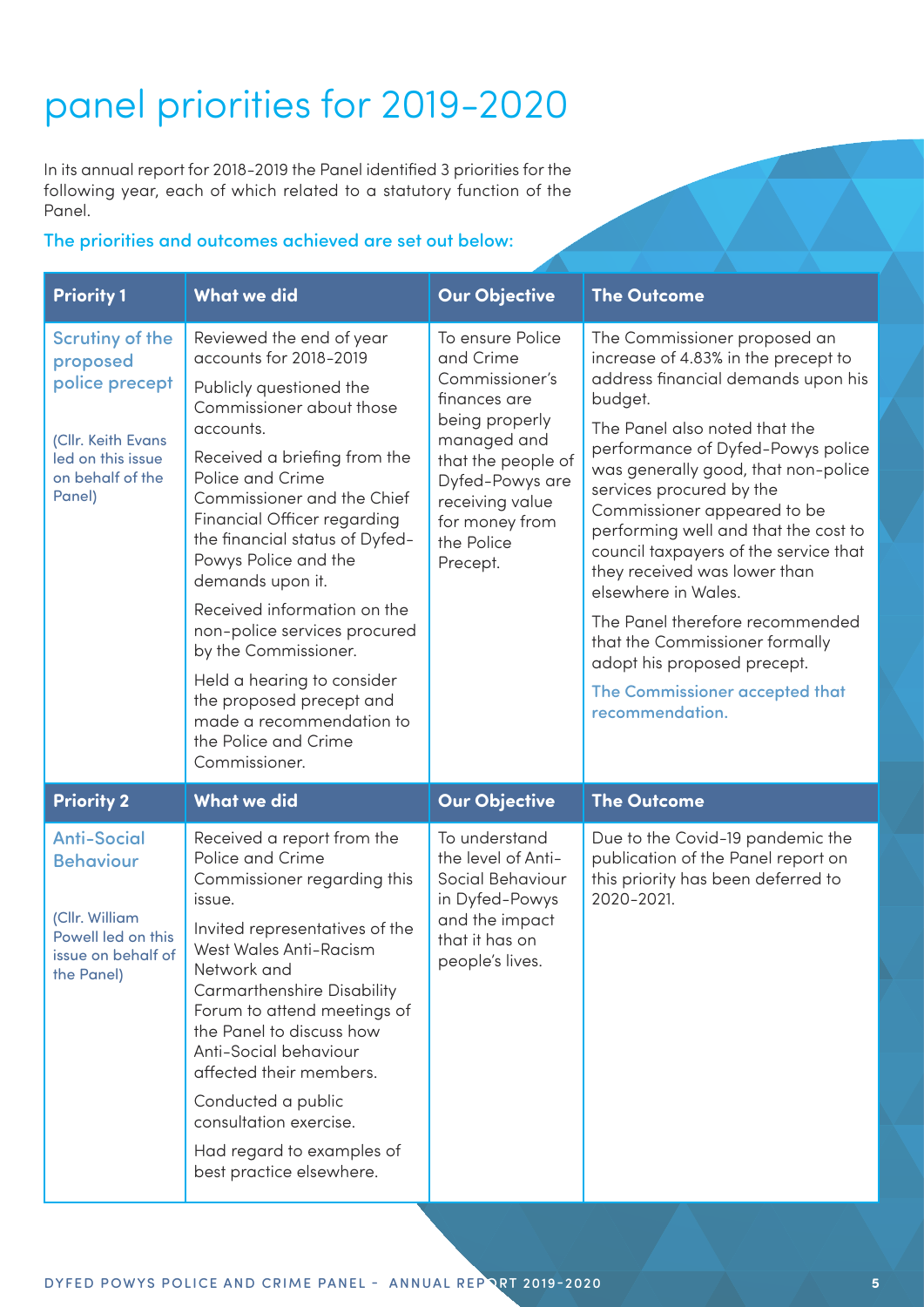## panel priorities for 2019-2020

| <b>What we did</b><br><b>Priority 3</b><br>Our objective<br>The outcome                                                                                                                                                                                                                                                                                                                                      |                                                                                                                                                                                                                                                                                                                                                                                                                                                                                                                                                                                                                                                                                                                                                                                                                                                                                                                                                                                                                                                                                                                                                             |
|--------------------------------------------------------------------------------------------------------------------------------------------------------------------------------------------------------------------------------------------------------------------------------------------------------------------------------------------------------------------------------------------------------------|-------------------------------------------------------------------------------------------------------------------------------------------------------------------------------------------------------------------------------------------------------------------------------------------------------------------------------------------------------------------------------------------------------------------------------------------------------------------------------------------------------------------------------------------------------------------------------------------------------------------------------------------------------------------------------------------------------------------------------------------------------------------------------------------------------------------------------------------------------------------------------------------------------------------------------------------------------------------------------------------------------------------------------------------------------------------------------------------------------------------------------------------------------------|
| To make more<br>We engaged<br><b>Public</b><br>directly with the<br>people aware of<br><b>Engagement</b><br>what we do and<br>public and their<br>elected<br>why we do it.<br>(Cllr. Alun Lloyd-<br>representatives to<br>Jones led on this<br>inform them of<br>issue on behalf of<br>our work and seek<br>the Panel)<br>their views on<br>$\bullet$<br>times.<br>Policing and<br>Crime in Dyfed-<br>Powys. | During the year;<br>• 141 people responded to our public<br>consultation on anti-social behaviour.<br>• Members of the public attended 2 Panel<br>meetings and gave evidence as to their<br>experiences with anti-social behaviour.<br>Webcasts of our meetings were viewed 196<br>Our website was visited 4319 times.<br>• 17 questions were submitted by members<br>of the public for consideration. Of these<br>only 1 question met the criteria for inclusion<br>on the agenda of a Panel meeting. The<br>remaining 16 were raised directly with the<br>Commissioner via his office.<br>11 press releases were published, resulting<br>in coverage in local newspapers and radio<br>as well as on Wales Online and in the<br>Western Mail.<br>We established social media accounts on<br>Facebook and Twitter and made 28 social<br>media posts. The most popular of these<br>posts reached over 7000 people.<br>• We developed a simple bi-lingual<br>newsletter for distribution by panel<br>members in their communities.<br>The above represents a significant increase<br>in public engagement with the work of the<br>Panel compared to 2018-2019 |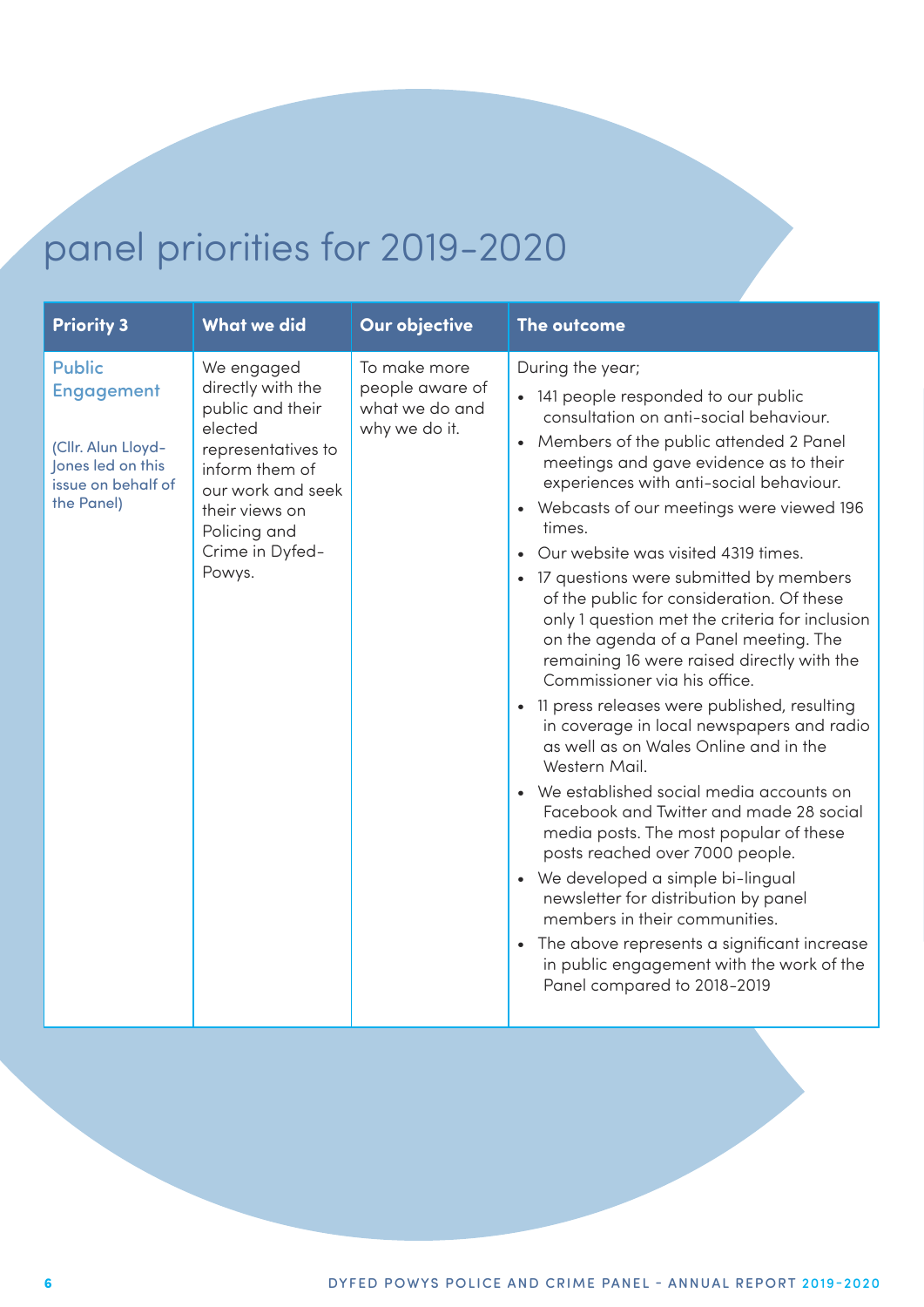<span id="page-8-0"></span>

## our priorities for 2020-2021

The Panel has determined that in addition to continuing the existing priorities relating to the setting of the police precept and increasing public awareness of and engagement with the Panel, it would also prioritise an examination of the cost effectiveness of the Commissioner's investment in CCTV in several town centres in the force area.

#### Therefore, our priorities for 2020-2021 will be:

| <b>Priority 1</b>                                                                                                                  | <b>Objective</b>                                                                                                                                                                                                                                                                                                                               | What we will do                                                                                                                                                                                                                                                                                                                                                                                                                                                                                                                      | <b>Intended outcome</b>                                                                                                                                                     |
|------------------------------------------------------------------------------------------------------------------------------------|------------------------------------------------------------------------------------------------------------------------------------------------------------------------------------------------------------------------------------------------------------------------------------------------------------------------------------------------|--------------------------------------------------------------------------------------------------------------------------------------------------------------------------------------------------------------------------------------------------------------------------------------------------------------------------------------------------------------------------------------------------------------------------------------------------------------------------------------------------------------------------------------|-----------------------------------------------------------------------------------------------------------------------------------------------------------------------------|
| <b>Scrutiny of the</b><br><b>Police Precept</b><br>(A sub-committee,<br>chaired by Cllr<br>Keith Evans will<br>lead on this issue) | To ensure Police and<br>Crime<br>Commissioner's<br>finances are being<br>properly managed<br>and that the people<br>of Dyfed-Powys are<br>receiving value for<br>money from the<br>Police Precept                                                                                                                                              | Review the end of year accounts.<br>Publicly question the Commissioner<br>about those accounts.<br>Receive a briefing from the Police and<br>Crime Commissioner and the Chief<br>Financial Officer regarding the<br>financial status of Dyfed-Powys Police<br>and the demands upon it.<br>Receive information on the non-police<br>services procured by the<br>Commissioner.<br>Receive information from the Chief<br>Constable on budgetary pressure in a<br>Finance Seminar.<br>Hold a hearing to consider the<br>proposed precept | That the level of<br>precept set for 2021-<br>2022 is appropriate<br>having regard to all<br>the circumstances.                                                             |
| <b>Priority 2</b>                                                                                                                  | <b>Objective</b>                                                                                                                                                                                                                                                                                                                               | What we will do                                                                                                                                                                                                                                                                                                                                                                                                                                                                                                                      | <b>Intended outcomes</b>                                                                                                                                                    |
| <b>CCTV</b><br>(A sub-committee<br>will be appointed<br>to lead on this<br>issue)                                                  | To have an<br>understanding of the<br>impact that the<br>Commissioner's<br>investment in CCTV<br>has had upon the<br>efficiency and<br>effectiveness of<br>Dyfed-Powys Police,<br>the management of<br>the night-time<br>economy,<br>partnership working<br>with other agencies<br>and the impact on<br>the public's overall<br>fear of crime. | Ask the Commissioner to provide the<br>Panel with specific information<br>regarding this issue.<br>To invite other key stakeholders to give<br>their views to the Panel.<br>Seek the views of the public.<br>Seek examples of best practice from<br>elsewhere.                                                                                                                                                                                                                                                                       | To satisfy ourselves<br>that the investment in<br><b>CCTV</b> represented<br>good value for money<br>and has had positive<br>benefits for the<br>People of Dyfed-<br>Powys. |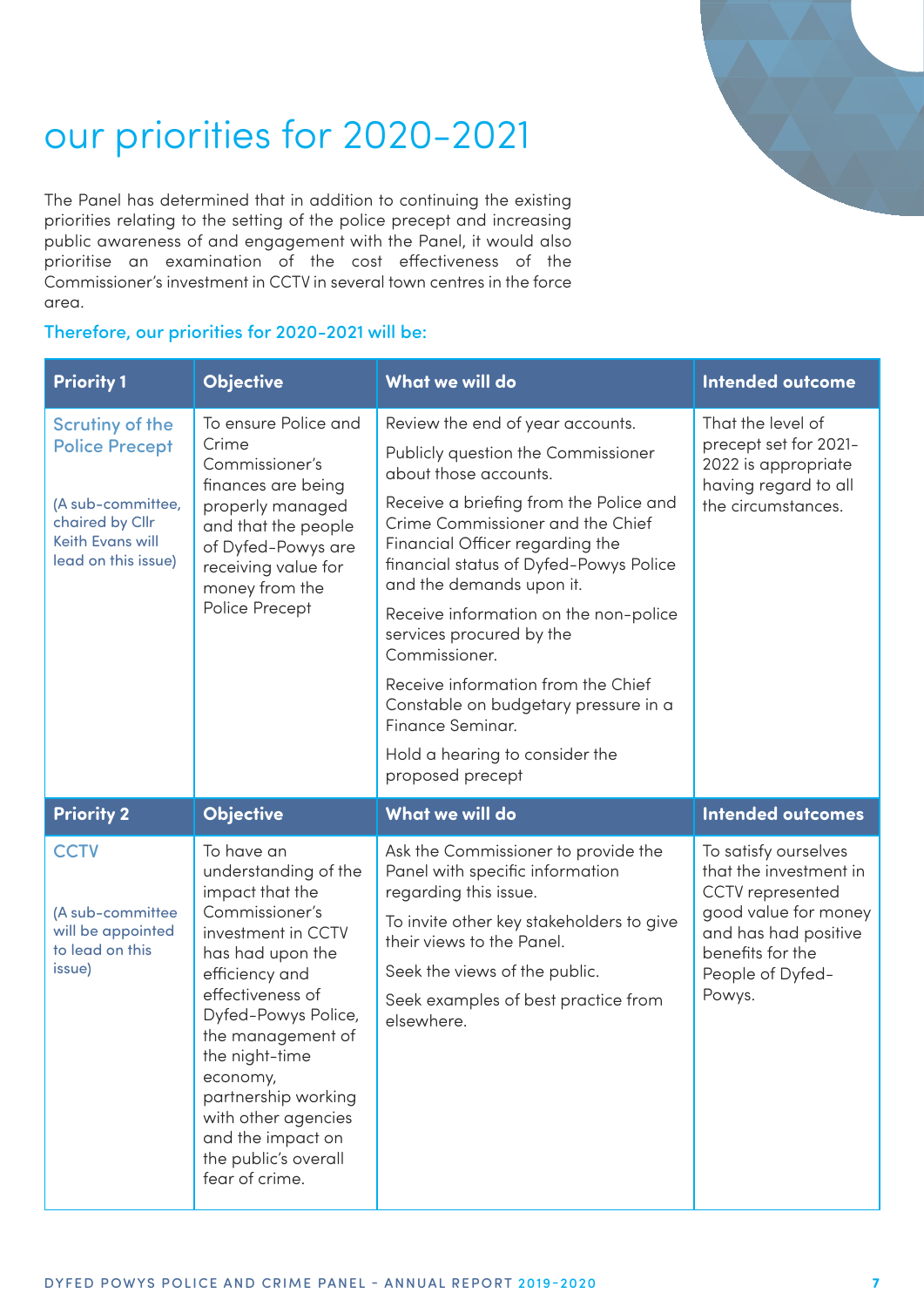| <b>Priority 3</b>                                                                       | <b>Objective</b>                                               | What we will do                                                                                                                                                                                          | <b>Intended outcomes</b>                                                                            |
|-----------------------------------------------------------------------------------------|----------------------------------------------------------------|----------------------------------------------------------------------------------------------------------------------------------------------------------------------------------------------------------|-----------------------------------------------------------------------------------------------------|
| <b>Public</b><br>engagement                                                             | To continue to<br>increase public<br>awareness of and          | To further promote the work of the<br>Panel through webcasting and the<br>increased use of social media.                                                                                                 | That the public are<br>better informed about<br>the work of the Panel.                              |
| (A sub-committee<br>Chaired by Cllr.<br>Alun Lloyd-Jones<br>will lead on this<br>issue) | improve public<br>engagement with<br>the work of the<br>Panel. | Take further steps to engage with those<br>sections of the public who are unable or<br>do not wish to engage online through<br>use of local newsletters.<br>Specifically engage with minority<br>groups. | That the public have<br>engaged with the<br>Panel to help it<br>perform its statutory<br>functions. |

#### In addition to these priorities the Panel will;

- Publish its report on Anti-Social Behaviour that has been carried over from 2019-2020.
- Continue to scrutinise how the Commissioner holds the Chief constable to account.
- Scrutinise all key decisions made by the Commissioner including those in relation to commissioned services.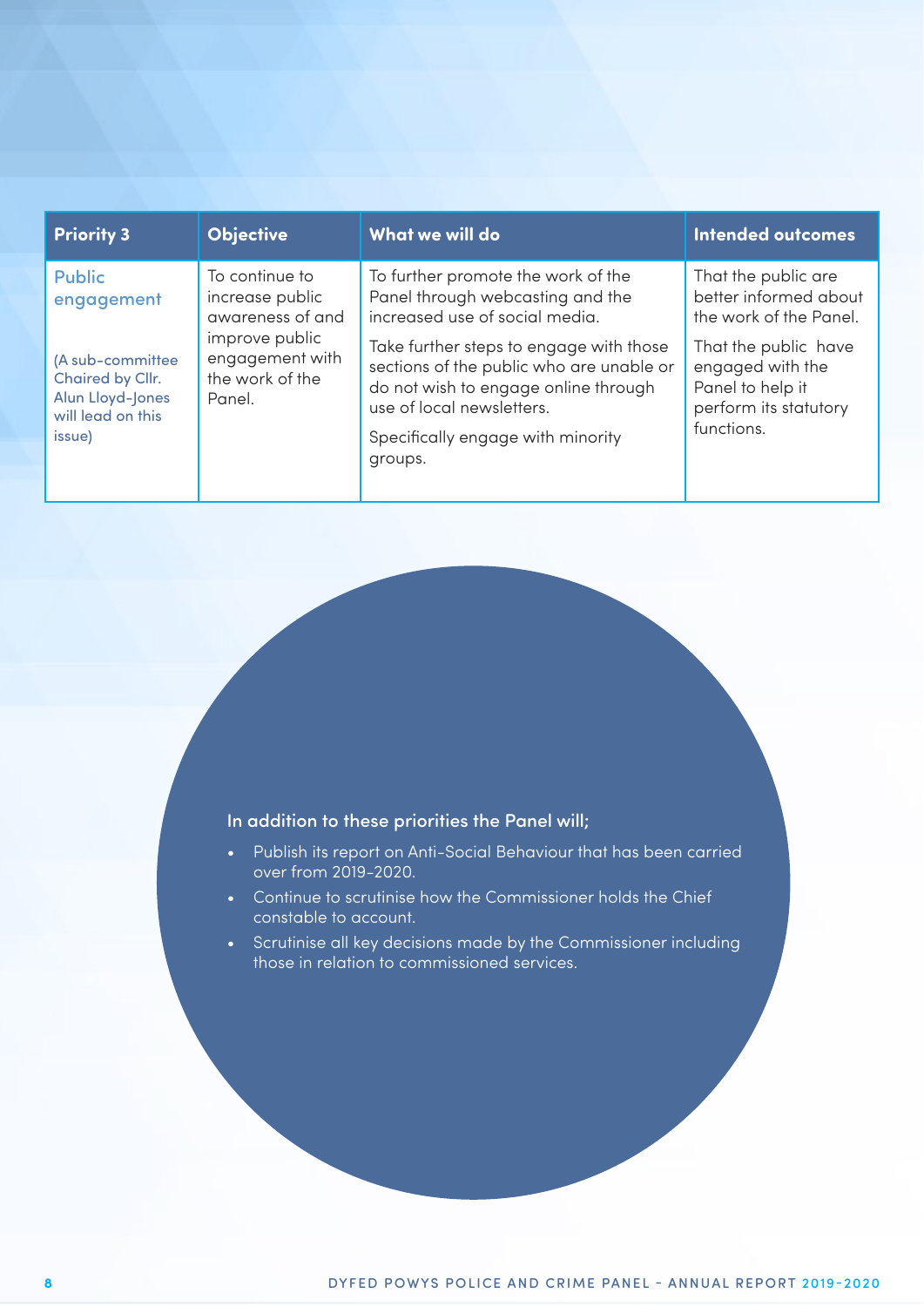### <span id="page-10-0"></span>conclusion

As I stated in my introduction to this annual report 2019-2020 has again been a busy year for the Panel.

The increase in public engagement with the work of the Panel has been welcomed and will directly inform our report on Anti-Social Behaviour which will hopefully be published soon. We will look to build on this success in 2020-2021 by again seeking the public's views on the Commissioner's CCTV investment.

The impact of the Coronavirus on everyone's lives is obvious. In terms of the work of the panel a move towards remote attendance at meetings is inevitable for the foreseeable future. However, we are committed to ensuring that the public will continue to have full access to those meetings when they take place.

I must conclude by again thanking and paying tribute to all frontline workers who have kept those essential services upon which we all rely going during this crisis. I and my colleagues are truly grateful for their efforts.

Cllr Alun Lloyd-Jones (Chairman)